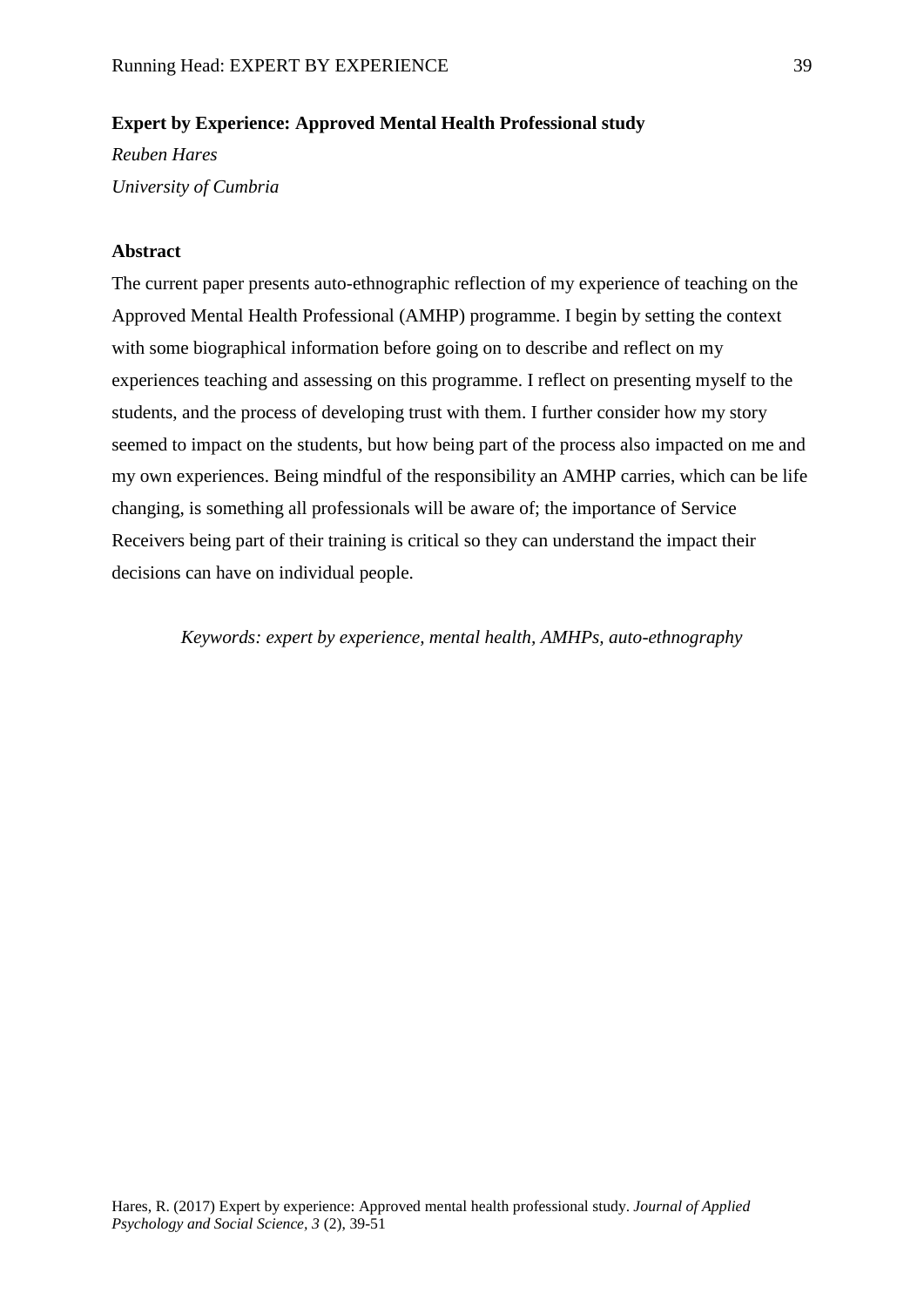### **Foreword**

**.** 

*Amanda Hill University of Cumbria.* 

*The paper you are about to read has been written by Reuben Hares who began teaching on the Approved Mental Health Professional<sup>1</sup> (AMHP) training programme at the University of Cumbria as an 'Expert by Experience' four years ago, and quickly developed his role as a much valued member of the programme team.* 

*Reuben's specialist input in the curriculum enhances empathy and insight into the lived experience of people who are often stigmatized by an unforgiving system; furthermore, Reuben sensitively challenges the status quo by welcoming and encouraging critical debate within his lectures.* 

*The inclusion of people with experience of mental health services within AMHP training, creates an opportunity for learners to explore the reality of the impact of the professional role on individuals and their families. Moreover, it offers an opportunity for the learner to examine and critique the power differential between the 'Professional' and the 'Person/Service Receiver/Patient'. The Professional and the Person are not two separate and distinct concepts, and engagement with these debates firmly establishes humanity, ethics and human rights discourse within the curriculum.* 

*Reuben's paper evidences the importance of his expert contribution, and will be of relevance to anyone interested in mental health, anti-oppressive practice, recovery and knowledge building, and to those who develop and deliver professional courses.*

*I am honoured to have met and worked with Reuben and appreciate his hard work and continued commitment to teaching. What follows is Reuben's auto-ethnographic reflection of his experience of teaching on the AMHP programme.* 

 $<sup>1</sup>$  Approved Mental Health Professionals are authorised to coordinate and conduct Mental Health Act Assessments, under the</sup> Mental Health Act (1983, as amended 2007)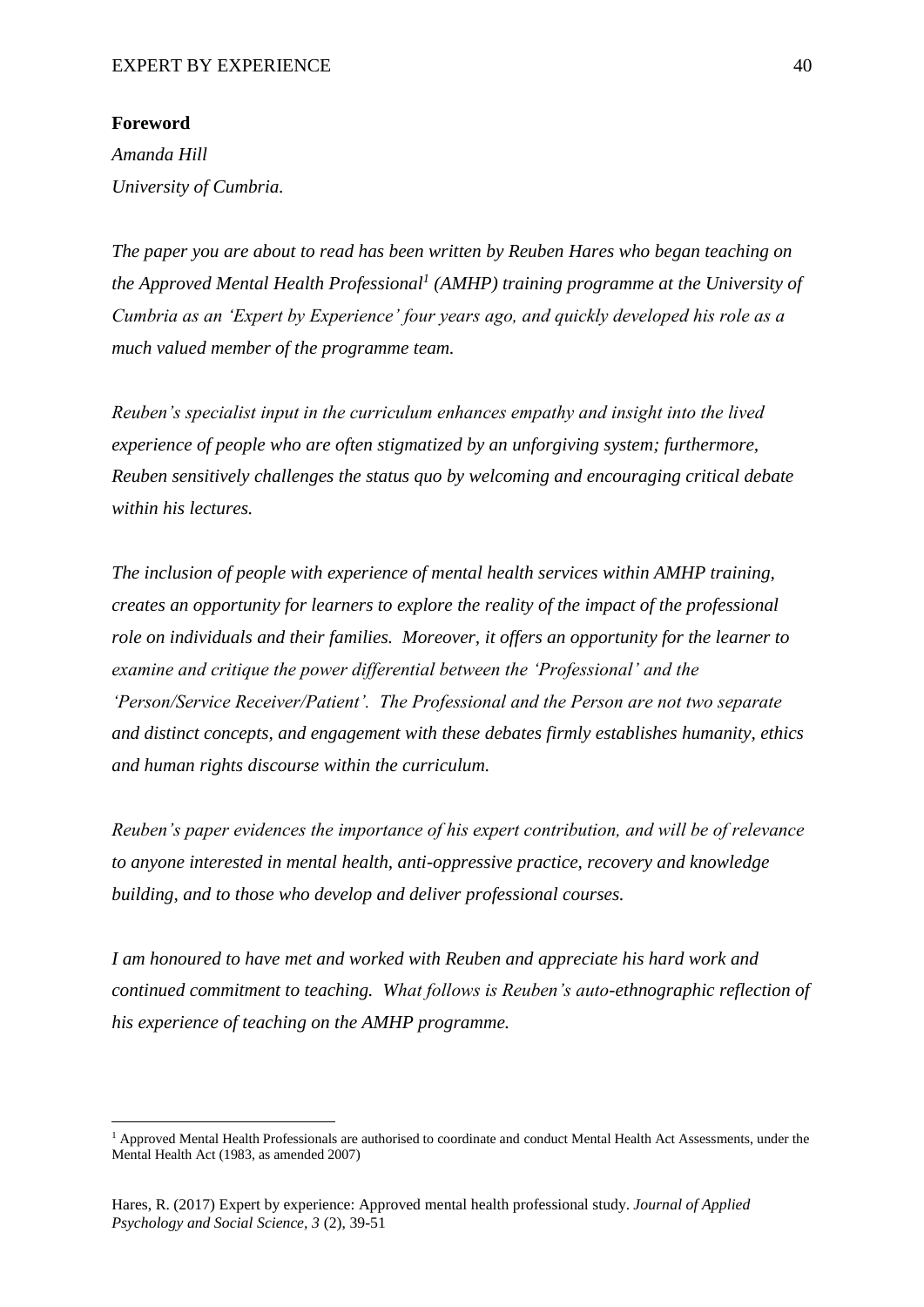### **Biographical Introduction**

When I was diagnosed with Paranoid Schizophrenia 15 years ago there was little hope of ever finding the person I knew before. Psychosis and an admission to hospital had stripped me back to the bare bones. I felt worthless and obsolete. I was referred into day services which consisted of a walking group and a social activity. I wanted to be as far away as possible from mental health services and anything that reminded me of my condition. There were no clear aims and I had no sense of purpose. I had not yet learned to manage my illness or use the services appropriately and on reflection, services had not developed far enough to encourage recovery and identify potential. I had not yet begun my recovery journey. Several years of intermittent illness ensued.

I recall feeling like I was draining the resources which were keeping me alive and sought to give something back. I spoke to student doctors when requested, and even made it onto local radio and TV. Challenging stigma and people's perception of mental illness was at the forefront of my mind.

The first time I came across the concept of involving people who receive mental health services in their development was when I was approached by a training officer for Carlisle and Eden MIND to participate in a group project called "Our Experience", with the aim of getting Service Users included in training packages. The group was made up of a mix of carers and those with first-hand experience of mental health. I found myself frustrated with the lack of direction, but it provided insight in to what may be possible. The training sessions we ran for other agencies were person centred and focused on improving understanding of mental health.

Having received support from Croftlands Mental Health Charity since 2005, I moved into a supporting role in 2009 and was voted on to the management committee as a trustee in 2012. The management committee consisted of staff, members of the public with relevant experience and service users. There were lots ideas about what needs to be achieved with regard to incorporating service receivers into service delivery, but how we achieve it remains elusive and is possibly only something we can learn in time.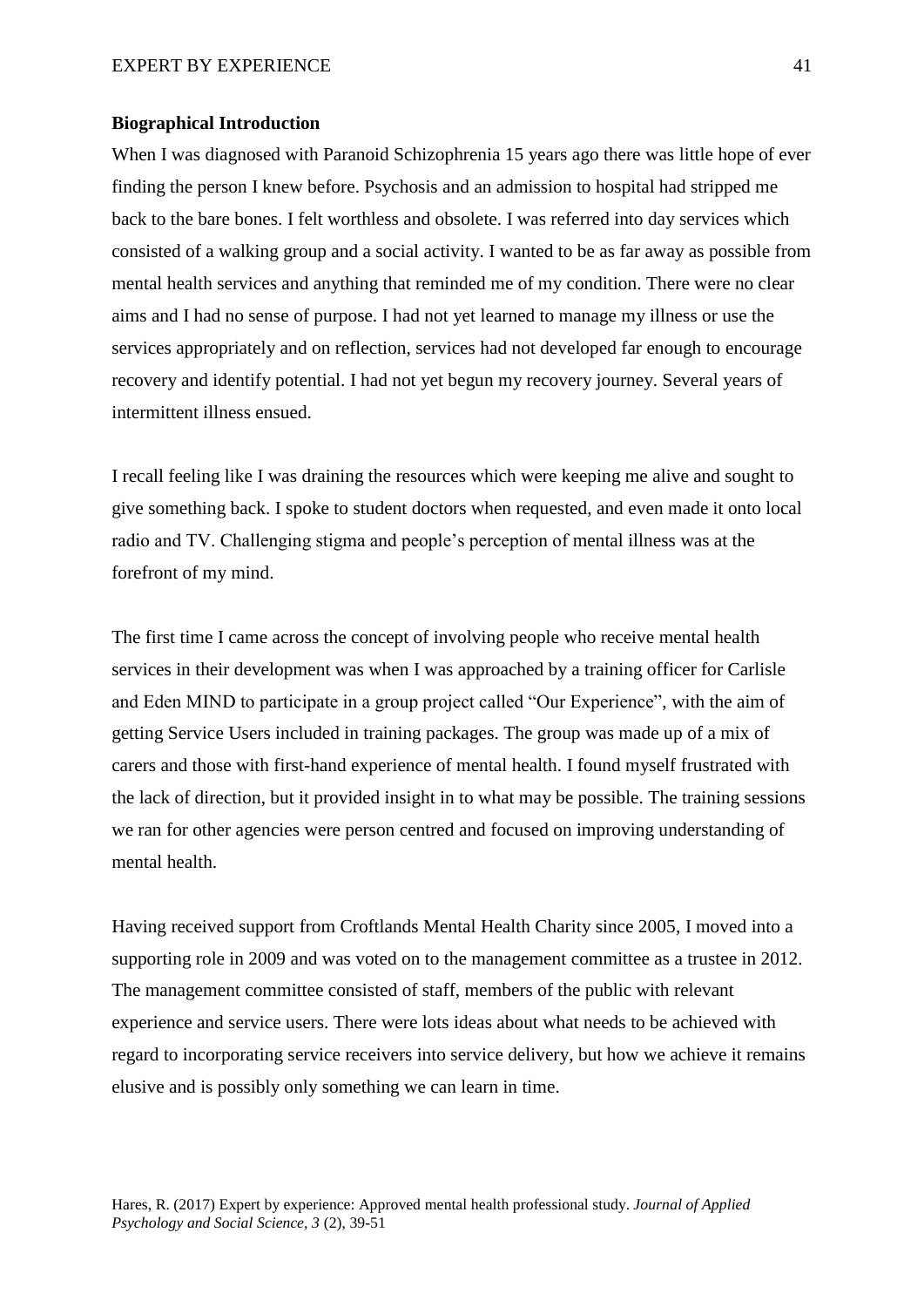The University of Cumbria invited me to talk to the social work students when they implemented their expert by experience policy 4 years ago. Since then I have done presentations for undergraduate and postgraduate social work students, I have been on the interview panel for course candidates and assessed the Assessed and Supported first Year in Employment (ASYE), MA and AMHP presentations.

## **Synopsis**

For the purposes of this paper I am going to look at the work I did with the AMHP students with an auto ethnographic approach. I will reflect and evaluate my teaching material to see how I might improve delivery. I will study the impact of the sessions on the students by exploring how they demonstrated an understanding of empathy and personal responsibility, and also how I projected its importance.

Despite there being common themes, the sessions I have led are organic in nature and depend on the interest and engagement of the class. The freedom I was allowed in constructing the teaching sessions has meant the responsibility for their effectiveness lies with me. It seems necessary to reflect on my teaching to gain a better understanding of what is required to help the students understand things from a service receiver's point of view. I will discuss the information I have presented to AMHP student's and evaluate its effectiveness or lack of. It is also important to me to understand where the AMHPs academic learning relates to my experience. I will analyse how my teaching is contributing to a unique understanding of the effect of being detained and what may have prevented my incarceration, with particular attention to my potential and the influence of mental health services. By combining my teaching practice and the reflective analysis I hope to draw conclusions about how best to move forward with my involvement as an Expert by Experience

#### **Teaching**

The first session was quite general, and I talked loosely about my experiences and the impact of services and intervention. On different occasions, I delivered two presentations; Psychosis, Trauma and Mental Distress, the content of which I designed specifically for the AMHP students.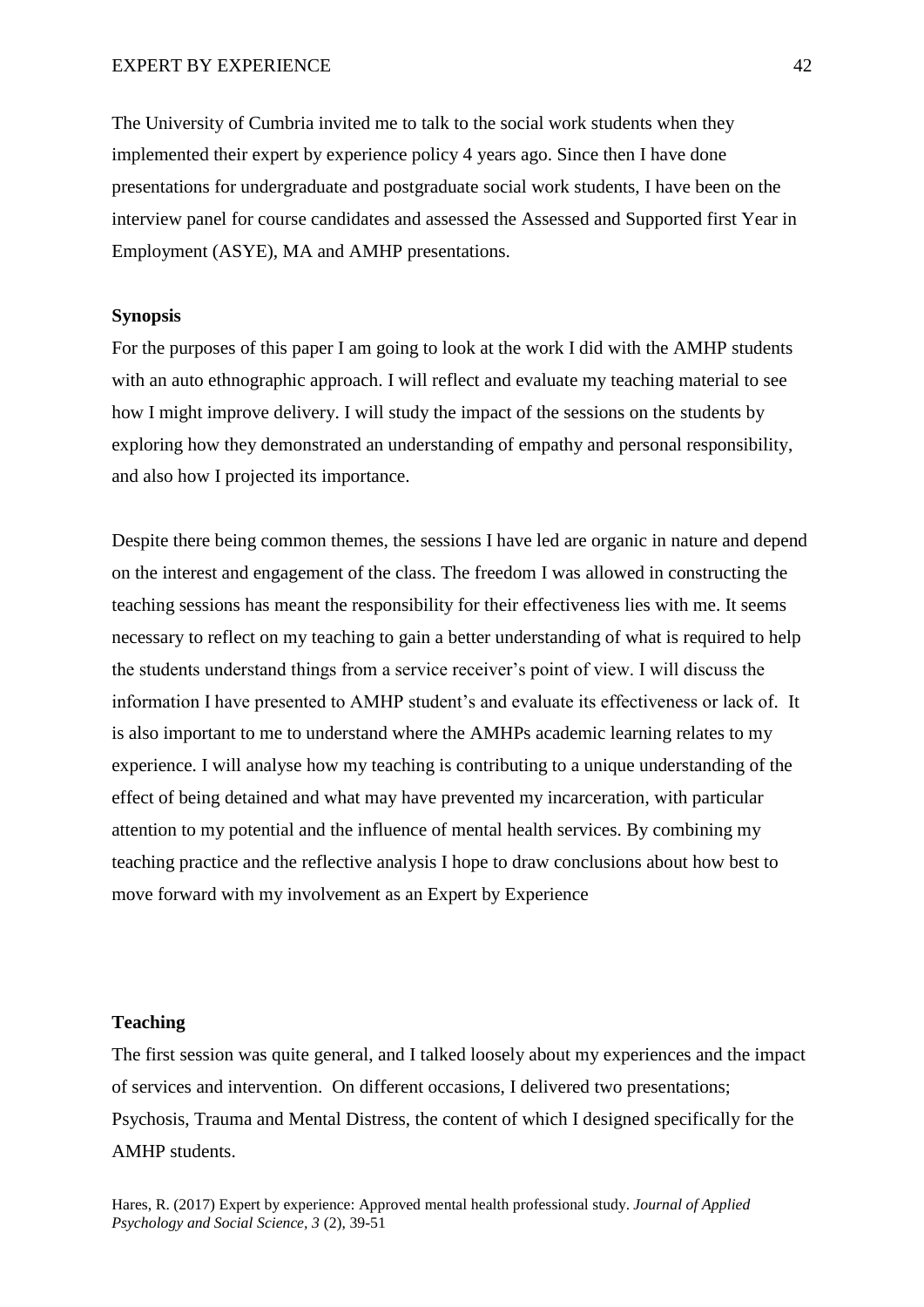In the first instance of meeting the AMHP students I would talk extensively about my hospital admissions and the implementation of services, my involvement with social workers and the path of my recovery. I found each time I delivered this session different facts came to light and no two sessions were the same. I tried to maintain relevance to the course and the module by talking about how I ended up in hospital, my mood and my behaviour in particular. I was asked what may have helped in the process for which I had no answer. I explained the basis of my recovery and maintaining my well-being was about accepting the past and reflecting on what has been rather than what might have been. I am comfortable about presenting myself and the experiences I have had although I have noticed sometimes a reluctance to engage with me and an attitude not productive in learning. The opportunity is always highlighted by my support, but often the fear of being wrong or upsetting me prevents someone asking a question.

When presenting my ideas about psychosis I refrained from talking solely about my experience and focused on a more clinical approach. I felt I was offering an alternative to the medical model in the style of academic theology. I gave my own definition in contrast to the Oxford English Dictionary and used diagrams to demonstrate my ideas. I started to understand the cathartic nature of being an expert by experience in the early stages of my involvement, and to present my ideas in a way that was taken on board by people who were going to directly affect the life course of another, was powerful. My ideas about psychosis have changed over time but the information I have provided is still relevant. The style in which I presented was very much about who I am and my aim was to challenge any preconceived ideas about what it is to have a diagnosis of paranoid schizophrenia. I learned that many people, even professionals have little comprehension of what it is like to go through an episode of psychosis and most only see the behaviours it causes.

The second presentation, "Trauma and Mental Distress", was delivered later in the programme and more advanced in content. It is the most challenging presentation I have done so far. I began by giving a brief introduction to myself and what I had been through so as to add weight to my theory. I focused on an understanding of trauma and emphasised it can be a cause of mental distress as well as a result. I provided my own definition in contrast to existing ones. I also used a diagram to show the relationship between trauma and mental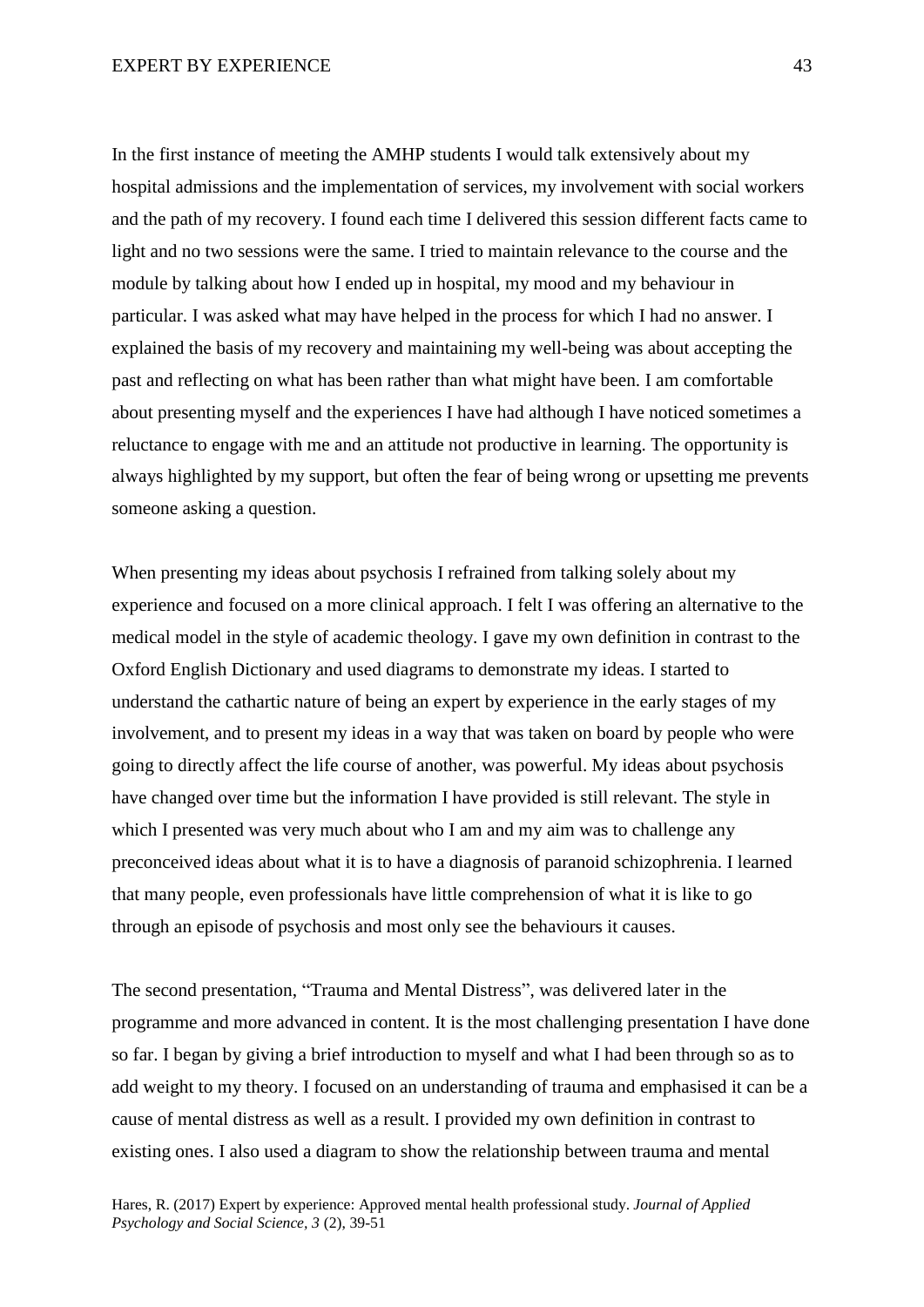distress, which took some explaining, but I was reassured by some positive feedback. I took some time to labour the point I am not academically qualified in mental health so the theories I presented were simply ideas, not facts.

On discussing the numerous admissions to hospital, I discovered the circumstances in which I was sectioned were very different, but I chose to focus on the first and most poignant. I noted the interest and hoped to inspire empathy as I told the group about my distress and confusion when being detained. They focused around how they could counteract the processes which make admissions to hospital so painful.

Since the first episode of psychosis, a feature of my wellness was finding humour in my situation and I have found using humour to teach can be appropriate in building a rapport. I challenged their perception of "normal" by demonstrating there may be circumstances which seem very obvious, but a person may not understand. What one senses in a crisis, with all the theory in the world, is not always understood at the time. Although I had not come into contact with an AMHP until teaching them, for the reason that they did not exist prior to my most recent admission in 2007, I conveyed the difference between studying to be an AMHP, and actually practicing as an AMHP. I spoke with honesty about how the admission to an intensive care ward for the first time changed my life path irrevocably. The power to section an individual is not to be taken lightly and one might be called to justify their decision. One way I thought my admissions could have been less provocative was to give a reason for my detention as I often felt it was a punishment rather than a treatment. My recovery has been based on being responsible for my own actions. Although conditions of mental ill-health are varied and the effects are particular to the individual, a common theme when in a state of crisis; that is externalising what has been latent. I demonstrated a build-up of symptoms which was mistaken for a drug induced psychosis on my first admission. The development of my illness over a seven year period showed patterns, so those closest to an individual are a resource. I felt it important to involve as many people as possible when deciding whether a person should be sectioned.

It was important to me to explore all the alternatives to hospital. In my experience, the worst provocation of illness is dismissal and incarceration. I advocated asking the question of whether hospital will help this person and can it be avoided. I described how I was unaware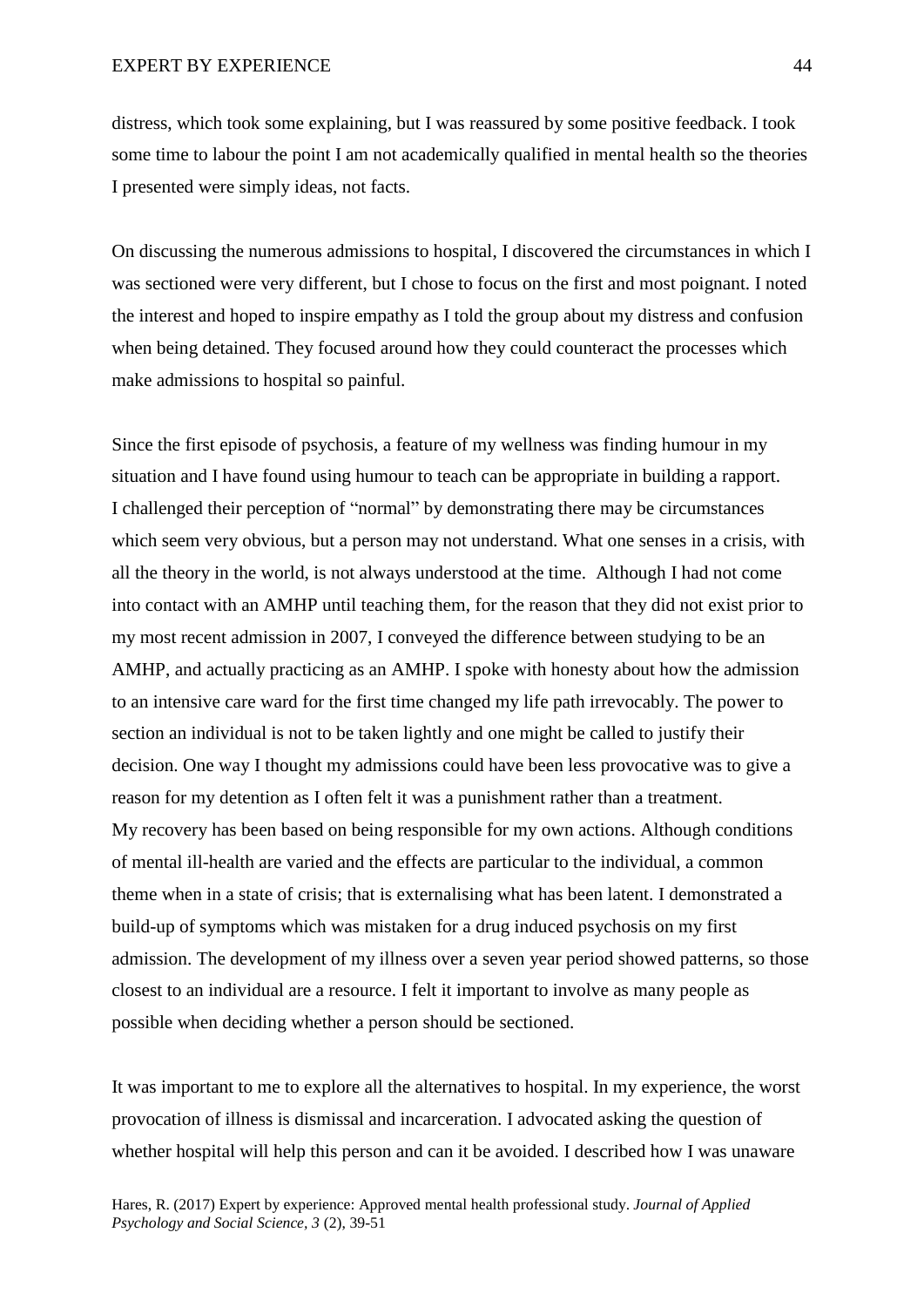of what was happening to me and the consequences, when being assessed. My response to being sectioned without a reason caused reoccurring disdain for the mental health system and those who acted within it which worsened until I was able to think about the past rationally. Ironically, it was the ability to see the staff as individuals and to empathise with what is a difficult job that gave me humility when receiving care.

The AMHPs presented different ideas about the influence of an Expert by Experience. Moving away from the academia was challenging and it proved difficult when trying to relate my ideas to what they had learned previously. Empathy was discussed but not always demonstrated. It was seen as essential but not in the context of assessment. I fear a clinical approach is at the foundations of their practice. Despite this lack of conviction about my impact, it may be a seed that grows. I found it difficult to teach empathy and I hope it is something the students look for and develop in time.

In contrast, some creativity and sensitivity were employed and ideas about the role of an AMHP made a lot of sense. I was pleased to see a realistic portrayal of someone going through crisis and good understanding of the responsibility of an AMHP. The limitations about information and knowledge of an individual's circumstances were acknowledged and they clearly understood the implications of meeting someone for the first time and having to make a judgement about their needs. It was obvious they had taken on board the things I spoke about with regard to the trauma I experienced on my first admission, although they failed to analyse and explore the alternatives to hospitalisation. There were instances of appropriate reference to academia but they used it to justify their conclusions rather than form them.

# **Analysis: Teaching**

I found the different teaching styles were appropriate to the development of the students. The improvised session about me and what I have been through was a good foundation for the students to find empathy. I think doing the session with only a few notes can be a positive and a negative, the important thing is to make sense and to keep reverting back to what is relevant to the AMHPs. When talking about the most traumatic event in my life to a group of strangers I have found it draining but thought provoking. By not repeating myself I make sure each session is fresh and new to each class. Part of my recovery has been centred on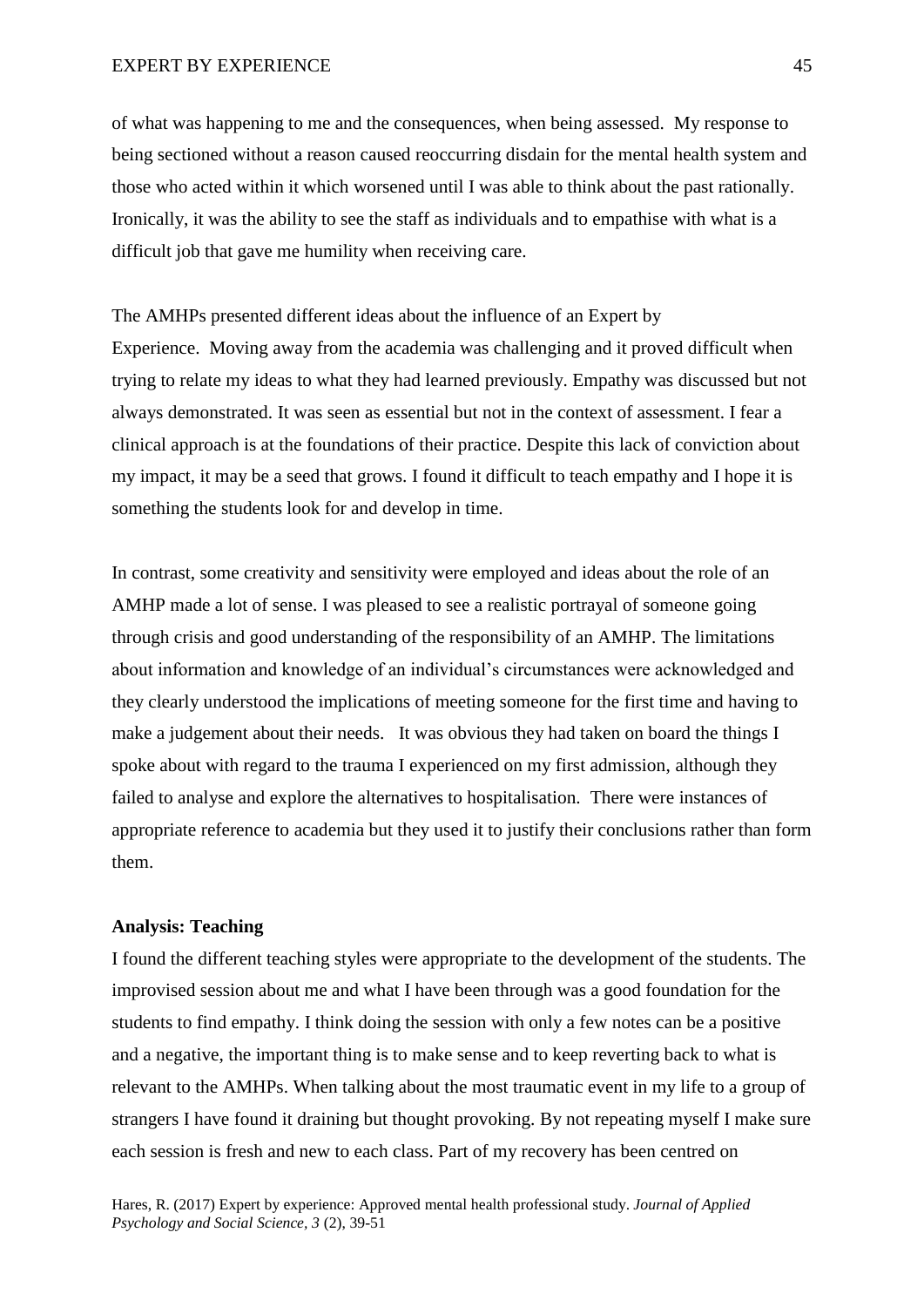reflection so my own understanding of what I have been through changes over time. In most cases the students are cautious and sensitive when questioning, but I have had instances where I felt I was being challenged. When talking about the impact of professionals on my admissions to hospital I demonstrated empathy which seemed to confuse some. I asserted any job involving mental ill-health is difficult and no one has all the answers. Fortunately, there are people who want to find them and I expressed this was a desirable attribute for a mental health professional.

With a focus on presenting some of my ideas about what mental illness is like, away from the text books, I revelled in the preparation and felt I was externalising something quite new. I realised the sessions were as beneficial to me as they were to the university. To stand in a room full of people and describe some very personal issues and to be accepted, listened to and respected gives me confidence and motivation. The question of whether mental distress causes, or is a result of trauma was profound. It may be possible to find an instance of trauma in childhood which later causes mental distress but equally it could be mental distress, a build-up of stress and anxiety which could cause trauma and a break down. It is important to me to make sure the students understand my academic knowledge is limited just as it is important to an AMHP to justify a decision using theory and experience.

I made a conscious effort not infuse any elements in my teaching which may have diluted the reality of what I was presenting. I chose to present myself as much as I did the information, and the information provided was based on my experience and personal insight not academic theory. The underlying emphasis was helping the students identify with someone who is in crisis and to understand behaviour which can often be dismissed as illness.

They were attentive and genuinely interested in what I had to say. The detail in which I described my first admission to hospital obviously had an impact. The sense of loss I experienced and the destruction caused was poignant. On reflection, I was able to understand why things happened the way they did which I was able to articulate. I admitted to having lost control and being a danger to myself and others. I found the session to be cathartic and emotional when I revisited the most traumatic event in my life. What I was describing was deeply personal and the AMHPs appreciated the contrast between then and now, although possibly not to the extent those closest to me do.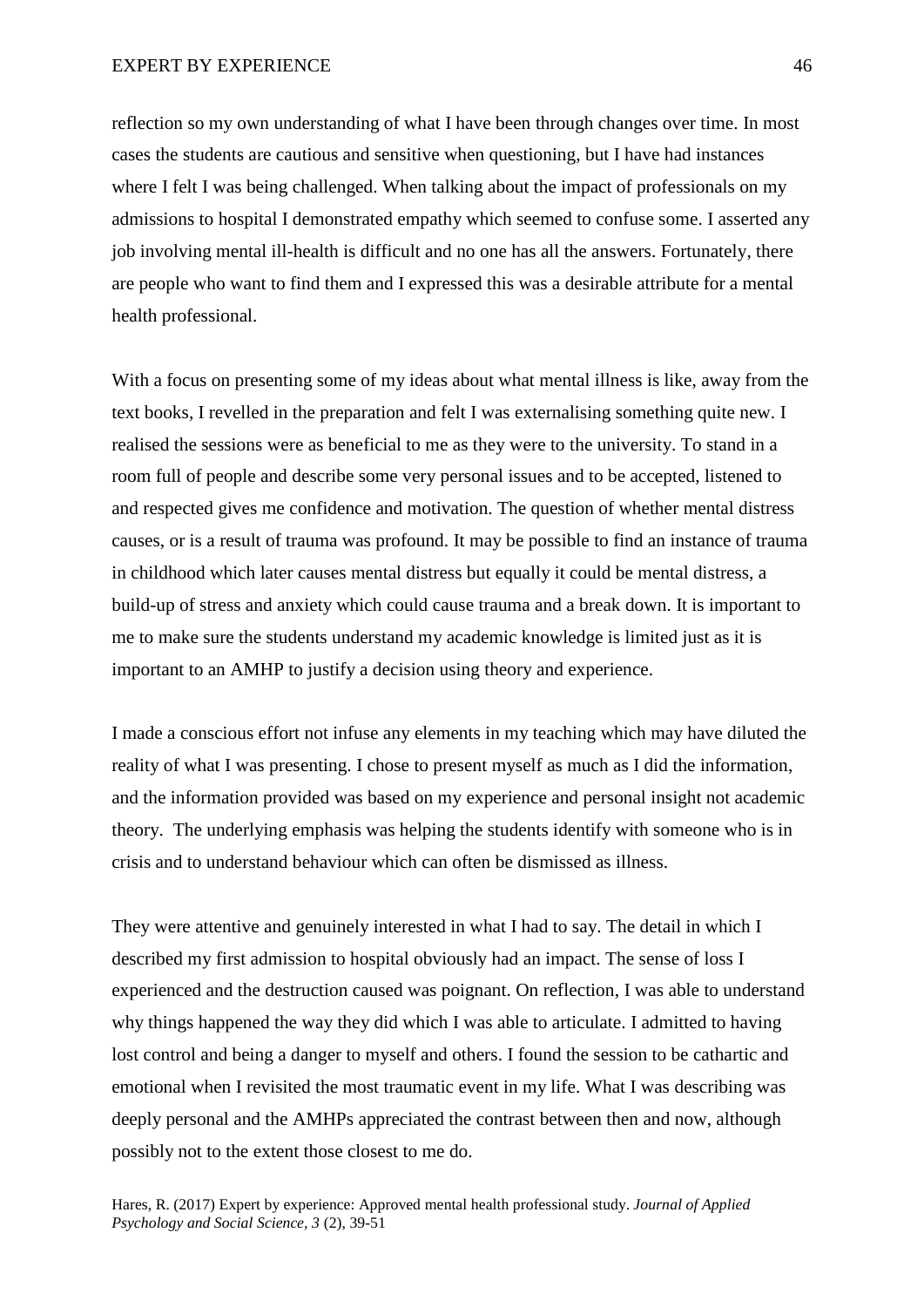I made a decision which I vocalised which was to not disclose all of the stages of my illness leading to psychosis although I did use an example which was at the crest of my admission. My reasoning for improvising this disclosure was to demonstrate trust and also generate some confidence. I still see the admission as my fault. Had I not acted in the way I did, it would have never happened and I believe this was apparent whilst talking. The contrast between what is within and what is reality is difficult to establish. When I asserted the power someone has in making the decision whether someone should be detained or not I referred to the potential of an individual with the right guidance, particularly in the first instance. I used the term mental health career to illustrate how someone who falls into the mental health system and can find it very difficult to get away from. I made the comparison between the mental health and criminal justice systems. I emphasised the need to validate one's actions. If you know what you did and why you did it will help to constantly re-evaluate and learn from experience.

I explained how important it is to approach every case with a fresh perspective and the worst kind of mental health professional in my opinion, is one who thinks they know it all. Recovery is no longer an elusive myth and it is not unheard of that someone will become something better than they knew, in time. The key point is that detention can impair an individual as well as help. The impact of being in hospital can leave a person without hope and it took me five admissions to understand I had to challenge my instincts if waned to change my circumstances. I hope my experience can ensure others do not suffer in the same ways I did. I witnessed a degree of apathy in some of the students during assessment and wondered whether it had come from me. There was a stark contrast between the quality of information and understanding. It seemed in some cases they were struggling to understand why they had done the module. On reflection, I may need to highlight or assert a level of seriousness appropriate to the content of the module.

A portrayal of what someone with schizophrenia may experience in a state of crisis demonstrated by some students showed empathy for me and what I had been through. The cohesiveness in some cases and the creativity they found is testament to their confidence and assertiveness. Despite making autonomous decisions one must be part of a team in study and practice. I find myself curious about why someone would want to become an AMHP and is a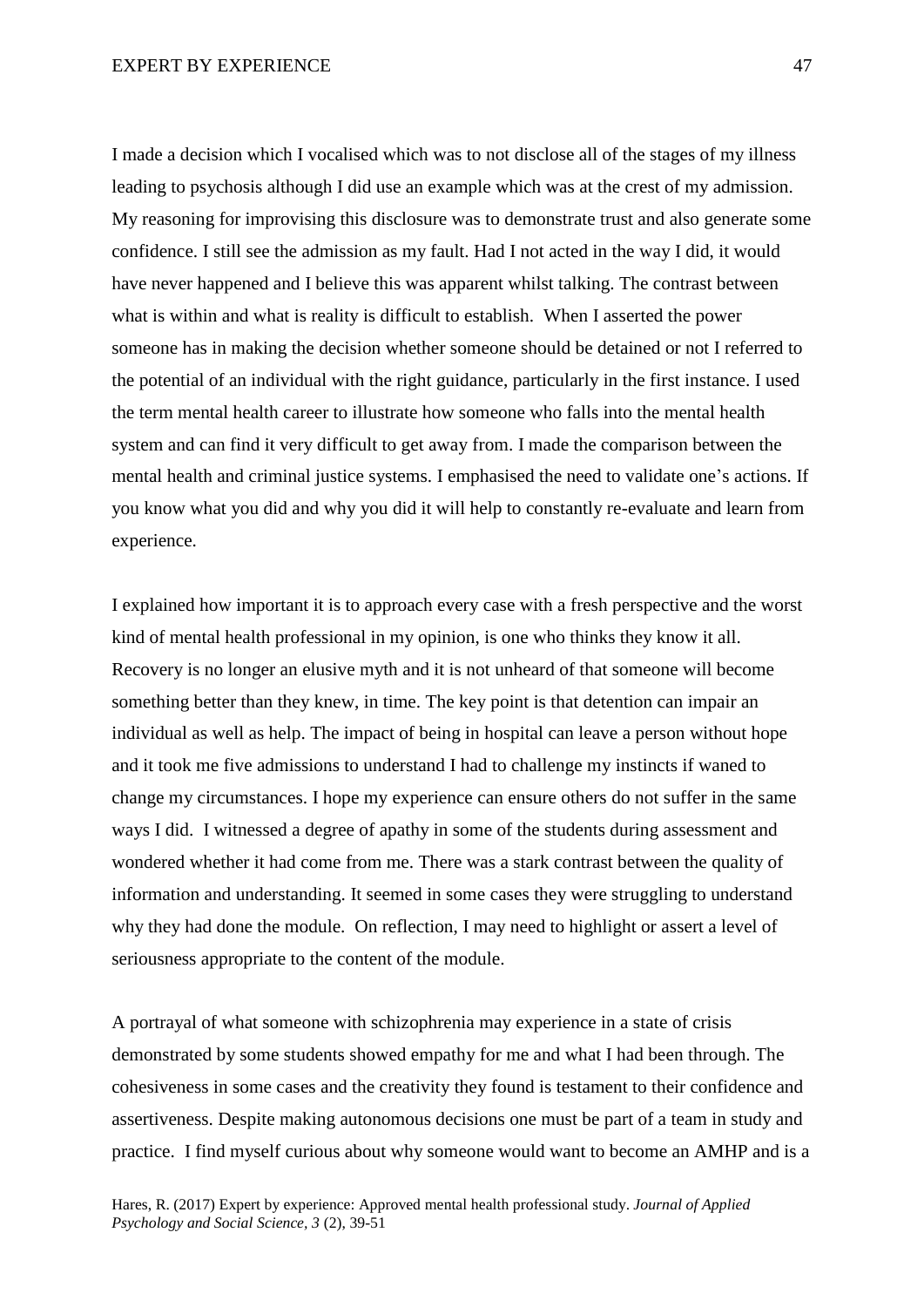question I may pose in future sessions. I feel it would reveal something about their personal motivation and attitude which would enable me to gain insight.

The application of academic theory was read and not learned. When preparing the teaching session, I was given a lot of freedom and by contrast everything I taught was based on ideas and theory I have learned through experience. I was looking for personal development, selfevaluation and evidence of this. The organic nature of the expert by experience module seems to have confused some whilst inspiring others

# **Conclusions**

The experience I have in mental health services and my insight into mental illness is valuable. The first contact with my GP in 1997 when symptoms became unmanageable began my mental health career. I have been in a state of recovery for seven years. In those 18 years, I have seen massive changes to mental health services. From being told it was like a broken leg to open acknowledgement that professionals have a lot to learn and they can only do this incorporating service receivers into the mental health system. There are opportunities opening up within well founded nationwide charity organisations such as the Richmond fellowship, MIND and Time to Change. These range from volunteering for and contributing to local projects to speaking at meetings and being involved in operations. Feedback from service receivers is the key at this stage of implementation.

The teaching always lifts my self-esteem and the cathartic nature of what I do as an expert by experience is as valuable to me as it is to the University of Cumbria. I am naturally analytical and a perfectionist deep down, so personal development and self-evaluation is something I practice frequently in many aspects of my life. The unique nature of what I present to the AMHP students is appreciated by the students and colleagues alike. I am well supported in my role as an Expert by Experience although I have never received formal training.

The students were interested in me and what I had to say, and the power of teaching in this way lies in honesty and when safe and appropriate, disclosure. However, I believe to some extent, it is not the isolated actions I undertook but the journey I was on and the destination others foresaw that was more significant. I encouraged the students to consider how they might prevent hospitalisation rather than impose it. I emphasised the trauma and distress I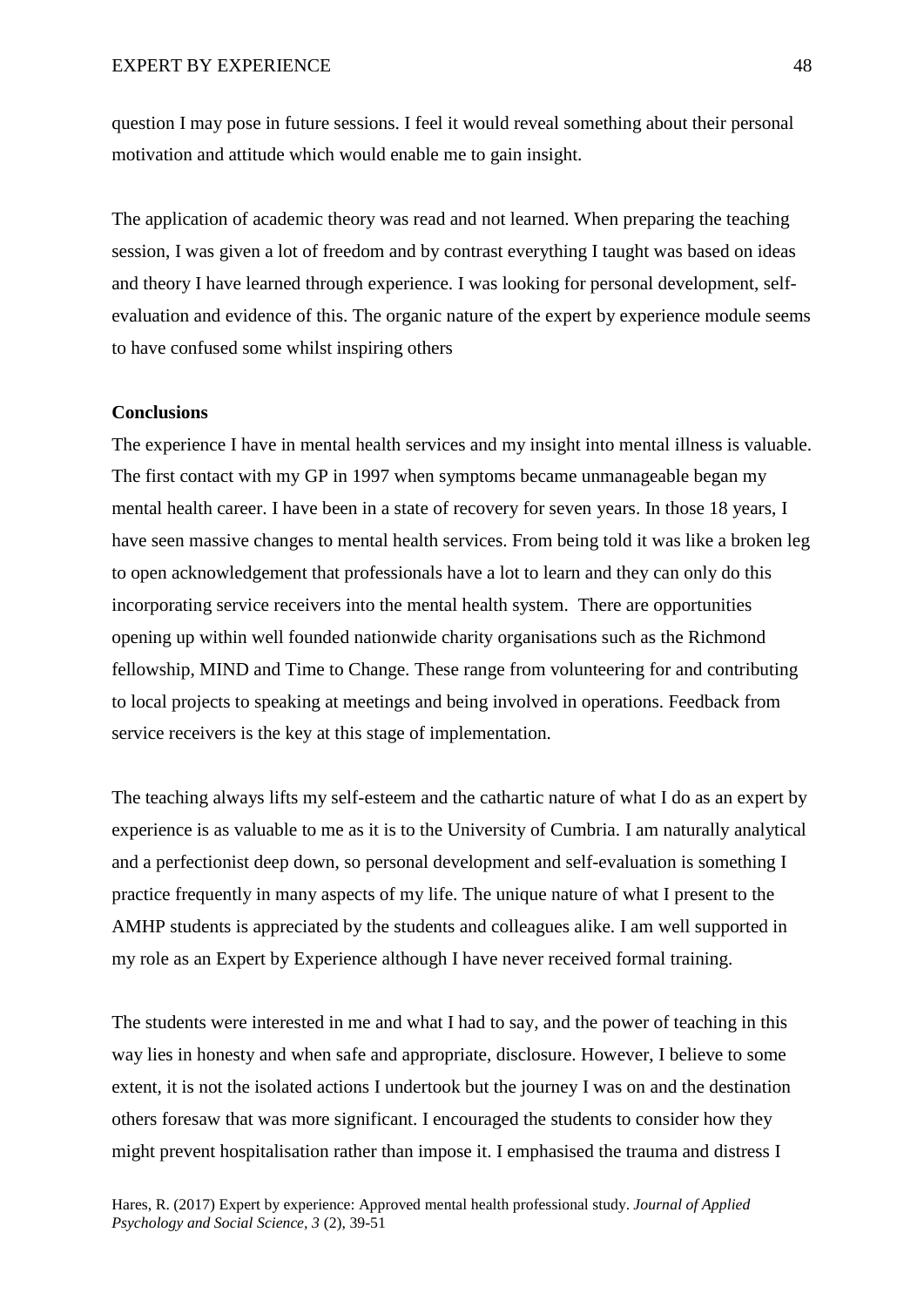### EXPERT BY EXPERIENCE 49

experienced on my first admission and how devastating it was. They were receptive and enthusiastic and most seemed to think I should have had better treatment. I asserted the reality of psychosis which confuses and frightens even the best of us. I hope they learned about hope wherever they might find it.

I made the distinction between the person you hope to find, and the illness which responds. I found most understood the probability of fear being a driving factor. I felt myself preparing the students for the worst-case scenario without divulging what I believed that to be. Sometimes food for thought is as valuable as factual information. As an AMHP you are expected to make a judgement in a short space of time with limited information and this can be an advantage. A sense of responsibility is enhanced by the powers an AMHP can carry.

Sometimes I felt myself stating the obvious and other times I felt misunderstood. When you move in mental health circles things can often be implicit and go unsaid. I don't think any amount of teaching can properly prepare someone for what it is like and I suspect the early stages of being a practicing AMHP is probably a steep learning curve, I emphasised the need for constant evaluation. When I spoke of my behaviour in the process of admission I don't think I managed convey the contrast of what I was like and what I am like. I almost felt disbelieved and it was obvious I had confidence and issues with my self-esteem which was discussed openly. I think this helped me to connect with the students and I stood firm with my current mind-set.

I did demonstrate trust in the sessions, usually by divulging some personal information although the risks are not always about disclosure. There were instances where I felt I was being unfairly challenged about the ideas I expressed. I am sensitive to criticism and I dismissed it as me being over sensitive. I decided these experiences are character building and unavoidable. I stood my ground allowed my resilience to move on. Challenging myself as well as the students is important in keeping me sharp and engaged in what I am aiming to achieve. I hope to lessen the gap between study and practice. I delivered with emphasis on humility and empathy. It could happen to anyone and when you break it down we all experience crisis at times and most of us have been confronted by a traumatic event. The point is exploration and looking for the best possible outcome for the service receiver. When deciding whether an individual needs hospitalisation I invited the students to consider, what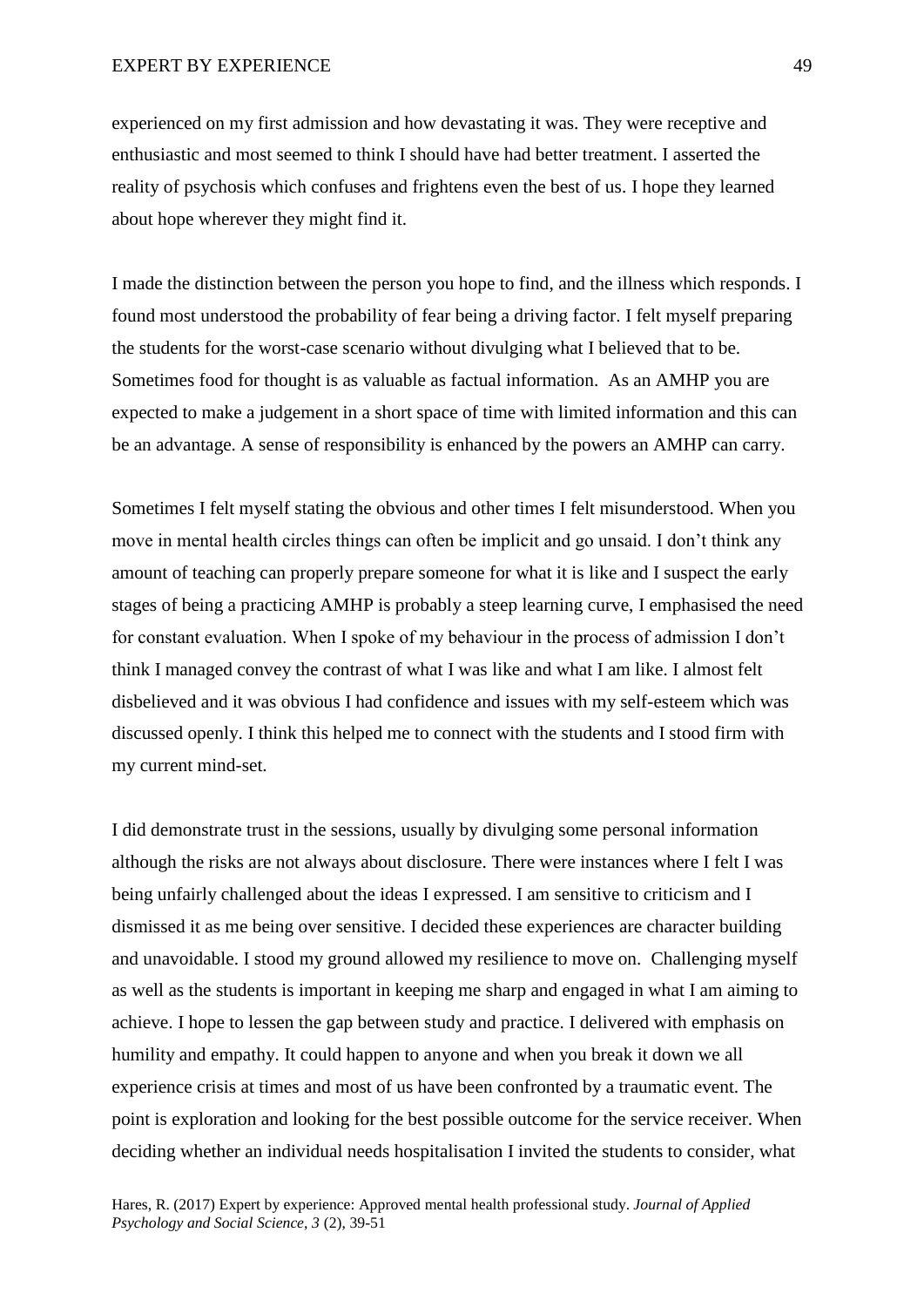harm are they doing? If their behaviour is non-destructive and they are not a danger to themselves or anyone else, why should they be detained? I may be over simplifying the issue but the skill of sensitively exploring the "what if" is something I may advocate in future sessions.

I found an element of improvisation when the students demonstrated their learning which I took to show a good understanding of the teaching. On the flip side, those who relied too heavily on notes left me doubting their commitment. I think all the students struggled to find the right balance between academic application and the theory I presented, it seems to be an issue of placement and how I fit into the systems in place. My status as an Expert by Experience is relatively new and the effectiveness of an individual in teaching relies on performance and content without status or position. I have felt I have had something to prove which I do so in every session.

The more of us who put ourselves forward as someone of value the greater the understanding of mental health will become. I believe we need to be less selective in who we cultivate to contribute in this way. The understanding of an individual relies not on the responsibility of the service receiver, but on those who are providing care. Change has occurred but it is more in attitude rather than practice. Until this understanding improves service receivers will feel exasperated and frustrated by services and support staff. I have found participation on the Expert by Experience module to be very worthwhile for myself and the university, and hopefully this practice can extend to all social services.

The module runs at the beginning of the programme, this makes sense and I hope there is a long-term effect where the students can think back and see how far they have come. Four to six hours of involvement over the entire AMHP programme is limited. I will not see any AMHPs again in a teaching role until next year. My teaching may be improved and the quality of my content extended by another session towards the end of the programme to refresh an individual's perspective prior to going into practice.

Being mindful of the responsibility an AMHP carries, which can be life changing, is something all professionals will be aware of and I would expect in some instances there may be confrontation. Justifying a decision may be something quite personal and will ultimately